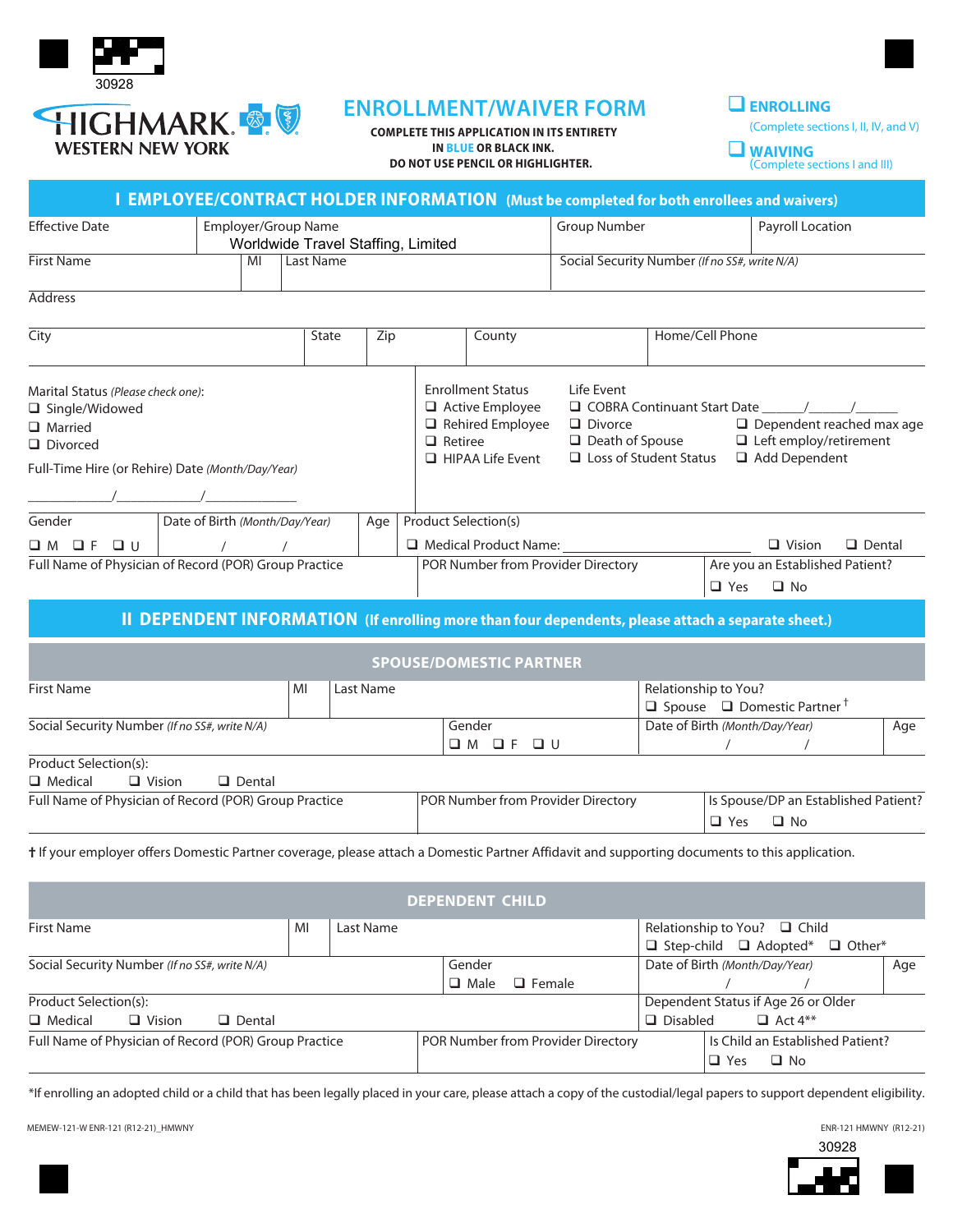

|                                                       |    |                                     |                                   | <b>DEPENDENT CHILD</b>             |                         |                                                    |               |  |  |  |
|-------------------------------------------------------|----|-------------------------------------|-----------------------------------|------------------------------------|-------------------------|----------------------------------------------------|---------------|--|--|--|
| <b>First Name</b>                                     | MI | Last Name                           |                                   |                                    |                         | Relationship to You? □ Child                       |               |  |  |  |
|                                                       |    |                                     |                                   |                                    |                         | $\Box$ Step-child $\Box$ Adopted*<br>$\Box$ Other* |               |  |  |  |
| Social Security Number (If no SS#, write N/A)         |    |                                     |                                   | Gender                             |                         | Date of Birth (Month/Day/Year)                     | Age           |  |  |  |
|                                                       |    |                                     |                                   | QFQU<br>$\square$ M                |                         |                                                    |               |  |  |  |
| Product Selection(s):                                 |    |                                     |                                   |                                    |                         | Dependent Status if Age 26 or Older                |               |  |  |  |
| $\Box$ Vision<br>$\Box$ Medical<br>$\Box$ Dental      |    |                                     |                                   |                                    | $\Box$ Disabled         | $\Box$ Act 4**                                     |               |  |  |  |
| Full Name of Physician of Record (POR) Group Practice |    |                                     |                                   | POR Number from Provider Directory |                         | Is Child an Established Patient?                   |               |  |  |  |
|                                                       |    |                                     |                                   |                                    | $\Box$ No<br>$\Box$ Yes |                                                    |               |  |  |  |
|                                                       |    |                                     |                                   | <b>DEPENDENT CHILD</b>             |                         |                                                    |               |  |  |  |
| <b>First Name</b>                                     | MI | Last Name                           |                                   |                                    |                         | Relationship to You? $\Box$ Child                  |               |  |  |  |
|                                                       |    |                                     | $\Box$ Step-child $\Box$ Adopted* |                                    |                         |                                                    | $\Box$ Other* |  |  |  |
| Social Security Number (If no SS#, write N/A)         |    |                                     |                                   | Gender                             |                         | Date of Birth (Month/Day/Year)                     |               |  |  |  |
|                                                       |    |                                     |                                   | $\Box$<br>$\square$ M<br>$\Box$ F  |                         |                                                    |               |  |  |  |
| Product Selection(s):                                 |    | Dependent Status if Age 26 or Older |                                   |                                    |                         |                                                    |               |  |  |  |
| $\Box$ Medical<br>$\Box$ Dental<br>$\Box$ Vision      |    |                                     |                                   | $\Box$ Disabled                    | $\Box$ Other            |                                                    |               |  |  |  |
| Full Name of Physician of Record (POR) Group Practice |    |                                     |                                   | POR Number from Provider Directory |                         | Is Child an Established Patient?                   |               |  |  |  |
|                                                       |    |                                     |                                   | $\Box$ No<br>$\Box$ Yes            |                         |                                                    |               |  |  |  |

\*If enrolling an adopted child or a child that has been legally placed in your care, please attach a copy of the custodial/legal papers to support dependent eligibility.

#### **III WAIVER OF COVERAGE (Complete this section ONLY if you are declining coverage(s) offered to you AND/OR your family members.)**

| <b>MEDICAL</b>                                                                                              |                                               |  |  |  |  |  |  |  |
|-------------------------------------------------------------------------------------------------------------|-----------------------------------------------|--|--|--|--|--|--|--|
| <b>I HEREBY DECLINE MEDICAL COVERAGE:</b>                                                                   | <b>REASON FOR DECLINING MEDICAL COVERAGE:</b> |  |  |  |  |  |  |  |
| $\Box$ For myself                                                                                           | $\Box$ Insured under spouse                   |  |  |  |  |  |  |  |
| $\Box$ For family members <b>ONLY</b> :                                                                     |                                               |  |  |  |  |  |  |  |
| $\Box$ For myself and <b>ALL</b> family members                                                             | $\Box$ Other                                  |  |  |  |  |  |  |  |
| $\Box$ . Finally, $\epsilon$ and $\epsilon$ is a set of $\epsilon$ and $\epsilon$ are the set of $\epsilon$ |                                               |  |  |  |  |  |  |  |

or the following family members

 $\overline{\phantom{a}}$  , and the set of the set of the set of the set of the set of the set of the set of the set of the set of the set of the set of the set of the set of the set of the set of the set of the set of the set of the s

| <b>VISION</b>                            | <b>DENTAL</b>                            |
|------------------------------------------|------------------------------------------|
| <b>I HEREBY DECLINE VISION COVERAGE:</b> | I HEREBY DECLINE DENTAL COVERAGE:        |
| $\Box$ For myself                        | $\Box$ For myself                        |
| $\Box$ For family members ONLY           | $\Box$ For family members ONLY           |
| $\Box$ For myself and ALL family members | $\Box$ For myself and ALL family members |
| $\Box$ For the following family members: | $\Box$ For the following family members: |
|                                          |                                          |
|                                          |                                          |

I hereby acknowledge that I have been given the opportunity to participate in the group insurance plan provided by my employer and that I have declined coverage formyself and/ormy dependents as noted above. If I and/or any of my eligible dependents desire to apply for this insurance at a later date, I may be required to wait until my group's renewal or until a special enrollment (described below) occurs before coverage will be offered.

**Any person who knowingly and with intent to defraud any insurance company or other person files an application for insurance or statement of claim containing any materially false information, or conceals for the purpose of misleading, information concerning any fact material thereto, commits a fraudulent insurance act, which is a crime, and shall also be subject to a civil penalty not to exceed fivethousand dollars and the stated value of the claim for each such violation.**

Employee/Contract Holder Signature Date Date Date Date Date Date

\_\_\_\_\_\_\_\_\_\_\_\_\_\_\_\_\_\_\_\_\_\_\_\_\_\_\_\_\_\_\_\_\_\_\_\_\_\_\_\_\_\_\_\_\_\_\_\_\_\_\_\_\_\_\_\_\_\_\_\_\_\_\_\_\_\_\_\_\_\_\_\_\_

#### **ONLY SIGN IF YOU ARE WAIVING COVERAGE**

#### **Special Enrollment Rights:**

If you are declining enrollment for yourself or your dependents (including your spouse) because of other health insurance or group health plan coverage, you may in the future be able to enroll yourself and your dependents in this plan, provided that you request enrollment within 30 days after you and your dependent's other coverage ends, or not later than 60 days if the other plan coverage was through Medicaid or a state Children's Health Insurance Program (CHIP). In addition, if you have a new eligible dependent as a result of marriage, birth, adoption or placement for adoption, you may be able to enroll yourself and your eligible dependents, provided that you request enrollment within 30 days after the marriage, birth, adoption or placement for adoption. To request special enrollment or obtain more information, contact your employer or call the toll-free Highmark Member Service number: 1-800-241-5704 (TTY/TDD: Dial 711).



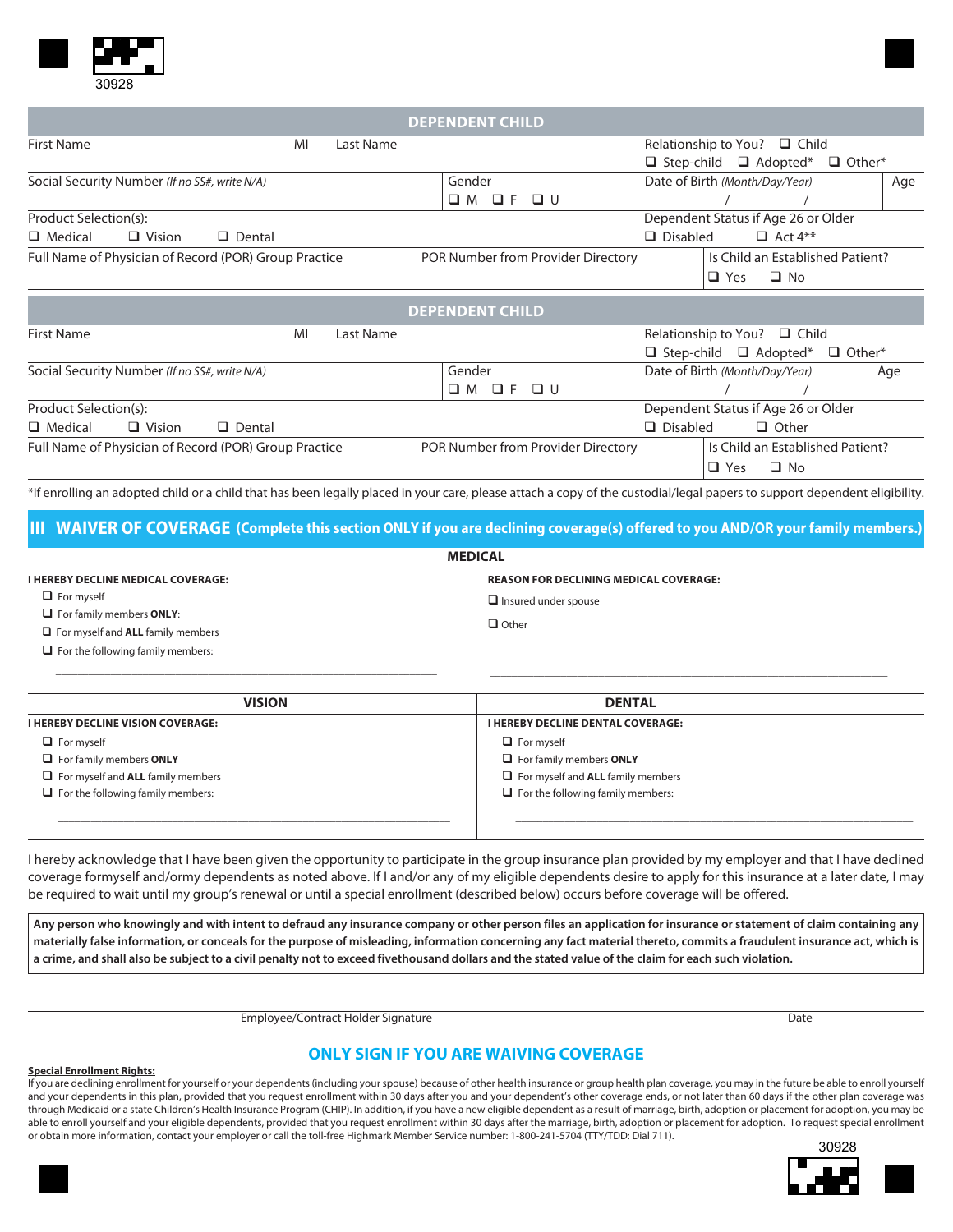# **IV OTHER HEALTH INSURANCE COVERAGE**

|                                                                          | <b>Other Group or Non-Group Health Insurance Coverage</b> |                     |                      |                       |                                       |                                                  |  |  |  |  |
|--------------------------------------------------------------------------|-----------------------------------------------------------|---------------------|----------------------|-----------------------|---------------------------------------|--------------------------------------------------|--|--|--|--|
| <b>Name of Insurance Carrier</b>                                         |                                                           | <b>Group Number</b> |                      | <b>Effective Date</b> |                                       | Name of Policyholder                             |  |  |  |  |
|                                                                          |                                                           |                     |                      |                       |                                       |                                                  |  |  |  |  |
| <b>Relationship to Policyholder</b><br><b>Policyholder Date of Birth</b> |                                                           |                     | <b>Policy Number</b> |                       | <b>Policyholder Employment Status</b> |                                                  |  |  |  |  |
|                                                                          |                                                           |                     |                      |                       |                                       | $\Box$ Active $\Box$ Retired Date of Retirement: |  |  |  |  |

#### **Medicare Coverage (Please list any family member that is eligible for Medicare Benefits)**

|                                        | <b>Health Insurance Claim Number</b> |                      | <b>Effective Dates</b> |                          | Check $(\checkmark)$ Reason For Medicare Coverage | Medicare   |                            |                              |              |
|----------------------------------------|--------------------------------------|----------------------|------------------------|--------------------------|---------------------------------------------------|------------|----------------------------|------------------------------|--------------|
| <b>Name of Subscriber or Dependent</b> |                                      | Hospital<br>(Part A) | Medical<br>(Part B)    | Prescription<br>(Part D) | Age                                               | Disability | End Stage<br>Renal Disease | Supplement<br>or Complement? |              |
|                                        |                                      |                      |                        |                          |                                                   |            |                            | $\Box$ Yes                   | $\Box$ No    |
|                                        |                                      |                      |                        |                          |                                                   |            |                            | $\Box$ Yes                   | $\square$ No |
|                                        |                                      |                      |                        |                          |                                                   |            |                            | $\Box$ Yes                   | $\Box$ No    |

## **V IMPORTANT: AUTHORIZED SIGNATURE REQUIRED**

I understand that this form enrolls those eligible persons listed above in the Products as described in the agreement between Highmark and my employer. I authorize any payroll deductions required for the coverage and recognize that I must formally enroll my dependents on this form or they will not be covered.

To the best of my knowledge and belief, the information provided on this application is true and correct.

I acknowledge and agree that any personally identifiable health information about me or my enrolled dependents ("Protected Health Information") is protected by the Health Insurance Portability and Accountability Act of 1996 (HIPAA) and other privacy laws, and that, in accordance with those laws, Highmark may use and disclose Protected Health Information for payment, treatment and health care operations as described in its Notice of Privacy Practices. I understand that a copy of the Highmark Notice of Privacy Practices is available on the Highmark Web site, or from the Highmark Privacy Office.

**Any person who knowingly and with intent to defraud any insurance company or other person files an application for insurance or statement of claim containing any materially false information or conceals for the purpose of misleading, information concerning any fact material thereto commits a fraudulent insurance act, which is a crime and subjects such person to criminal and civil penalties.**

| Print Emplovee/Contract Holder Name |  |
|-------------------------------------|--|

Employee/Contract Holder Signature Date and Contract Contract Date Date Date Date

Worldwide Travel Staffing, Limited

Print Employer/Group Name

**For New Group Business:** Please send all new business materials (Small Group Business Application, Enrollment/Waiver Forms and all supporting documentation) to the appropriate Highmark Small Group Sales Contact.

**For Ongoing Enrollment:** If adding new employees/contract holders/or dependents to an existing group, please fax/send Enrollment/Waiver Forms to one of the following addresses:

Fax (866) 605-9524

enrollmentandbillinghighmarkny@highmark.com

Membership Department P.O. Box 4208 Buffalo, NY 14240-4208

Insurance or benefit administration may be provided by Highmark Blue Cross Blue Shield, Highmark Choice Company, Highmark Coverage Advantage or Highmark Health Insurance Company, all of which are independent licensees of the Blue Cross and Blue Shield Association.